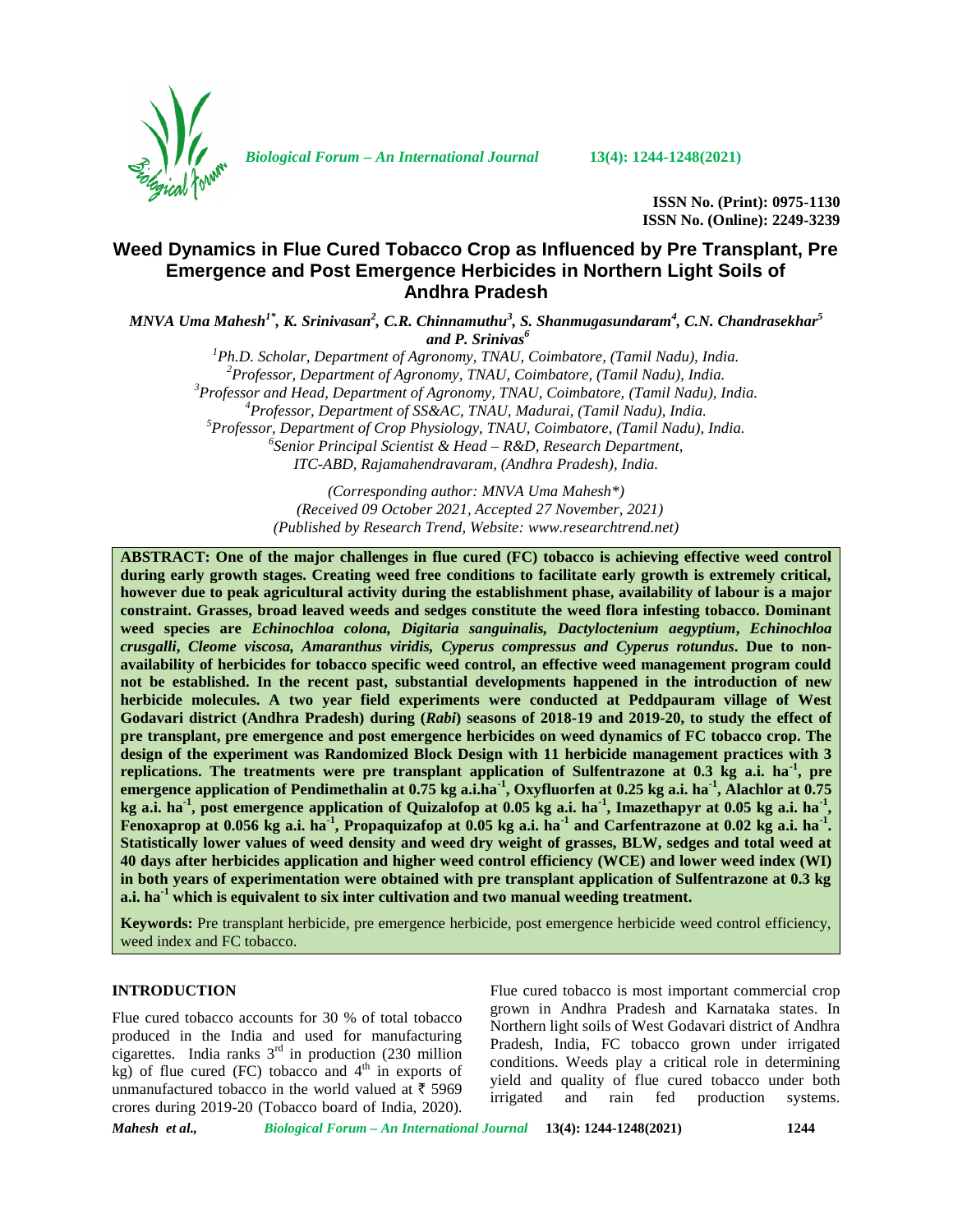Conventionally weed management in tobacco is done by manual labour, which in the recent past not only became expensive but also scarce in availability. In such circumstances, weed management by using herbicides play an important role in effectively controlling weeds (Shilling *et al.*, 1986; Bruff *et al.*, 1997 and Wickliffe *et al.,* 1996; Kimberly *et al.,* 2015; Vikram *et al*., 2020), ensuring timely operations and reduce dependence on labour and production expenditure. Presence of weeds in tobacco influences yield and quality (Paunescu *et al.,* 1992; Wilson, 1995; Niel, 1996), cause interference during harvest, and serve as hosts for disease and insect pests. Farmer realizing a better yield on account of successful weed management practices, results in long term sustainability of the crop.

### **MATERIALS AND METHODS**

Field experiments were conducted in two consecutive seasons in 2018-19 and 2019-20 (October to March) at dry weight. Peddapuram village in West Godavari, Andhra Pradesh, India. The soil was sandy clay, slight acidic pH (6.41), with low organic carbon content (0.42%). Nine treatment combinations comprising of pre transplant (Sulfentrazone 39.6% SC  $\omega$  0.3 kg a.i. ha<sup>-1</sup>) (Fisher *et*) *al.,* 2004; Upenyu, 2013), pre emergence (Pendimethalin  $30\%$  EC @  $0.75$  kg a.i. ha<sup>-1</sup>, Oxyfuorfen 23.5 % EC @ 0.25 kg a.i. ha<sup>-1</sup>, Alachlor  $\overline{A}$ 50% EC  $\omega$  0.75 kg a.i. ha<sup>-1</sup> ) and post emergence herbicides (Quizalofop-p- ethyl 5% EC @ 0.05 kg a.i. ha<sup>-1</sup>, Imazethapyr 10% SL @ 0.05 kg a.i. ha<sup>-1</sup>, , Fenoxaprop ethyl 9% EC @ 0.056 kg a.i ha<sup>-1</sup>, , Propaquizafop Ethyl 10% EC @ 0.05 kg a.i. ha<sup>-1</sup> at 25 DAT) were experimented with weedy check and Inter cultivation with manual weeding as checks. These treatments were arranged in a Randomized Block Design with three replications. All the herbicides were applied with high volume knapsack sprayer with flat fan nozzle delivering of 500 liters of spray fluid  $ha^{-1}$ . ( Sulfentrazone was applied two days before transplantation and Pendimthalin, Alachlor and Oxyfluorfen were applied as pre emergence herbicides within 2 days after plantation. Post emergence application of Imazethapyr, Quizalofop-p-ethyl, Fenoxaprop ethyl, Propaquizafop and protected spray of carftentrazone at 25 days after transplantation (DAT) was carried out.

Sixty day old tobacco seedlings of popular hybrid CH 3 were transplanted on ridges during  $2<sup>nd</sup>$  week of A November in both the years, with a plant population of 15,873 ha<sup>-1</sup> by adopting a spacing of  $105 \times 60$  cm. Hundred percent plant population was maintained by replacing the missing plants within one week after transplantation. Recommended fertilizers were applied  $(120:60:150; \nN: P_2O_5:K_2O$  kg ha<sup>-1</sup>) and other production practices were followed in line with the recommendations of Central Tobacco Research

Institute (ICAR). The entire dose of phosphorus was applied as basal, whereas nitrogen and potassium were applied in three splits – 7DAT, 20 DAT and 45 DAT. The ripe leaves were manually harvested in 5 - 6 harvests in February and March, and cured in a flue curing barn. The cured leaf was conditioned, bulked and graded treatment wise.

Data on weed density (number  $m<sup>-2</sup>$ ) and dry weight (g m<sup>-2</sup>) at 40 DAHA (Days after herbicide application) were recorded randomly at four points in each treatment plot using a quadrat of 1 m  $\times$  1m. Weed samples were dried at 70°C and dry weight was recorded. Before subjecting to statistical analysis, the weed data were subjected to square root transformation  $X+0.5$  to normalize their distribution. Data obtained in the study were statistically analysed using F-test and CD values at P=0.05 to determine the significance of difference among treatments. Weed control efficiency (WCE) was computed by using the formulae based on total weed Institute (ICAR). The entire dose of phosphorus was<br>applied as basal, whereas nitrogen and potassium were<br>applied in three splits – 7DAT, 20 DAT and 45 DAT.<br>The ripe leaves were manually harvested in 5 - 6<br>harvests in Feb on weed density (number m<sup>-</sup>) and dry weight (g<br>at 40 DAHA (Days after herbicide application)<br>recorded randomly at four points in each treatment<br>sing a quadrat of 1 m × 1m. Weed samples were<br>at 70<sup>C</sup> and dry weight was re

Weed Control Efficiency = 
$$
\frac{\text{WDM}_c - \text{WDM}_t}{\text{WDM}_c}
$$

Where

 $WDM_c = Weed$  dry weight (g m<sup>-2</sup>) in control plot  $WDM_t = Weed$  dry weight (g m<sup>-2</sup>) in treated plot Weed index (WI) was computed by using the formulae. All the indices are expressed in percentage

$$
Weed index = \frac{X - Y}{X} \times 100
$$

Where

 $X =$  Yield from minimum weed competition plot  $Y = Yield$  from the treatment plot

# **RESULTS AND DISCUSSION**

**Weed flora.** In experimental field, major weed species associated with tobacco crop among the grasses were *Echinochloa colona* (L.) Link. *Digitaria sanguinalis* (L.) Scop., *Dactyloctenium aegyptium* (L.) Willd., *Echinochloa crusgalli* (L.) Beauv. Among broad leaved weeds *Cleome viscosa* (L.), *Amaranthus viridis* Hook. F and *Cyperus compressus* (L.), *Cyperus rotundus* (L.) among sedges.

**Weed density and weed dry weight.** All the herbicide management practices were significantly affected the density and dry weight of grasses, broad leaved weeds (BLW), sedges (Upenya, 1999) and total weeds over control in both years of experiment (Table 1 and 2). Among weed management practices, Sulfentrazone at  $0.3 \text{ kg}$  a.i ha<sup>-1</sup>, reduced the density of grasses to 1.42 No.  $m^{-2}$  and 2.59 No.  $m^{-2}$  and dry weight to 1.96 g m<sup>-2</sup> , 2.14 g m-2 during two years of experimentation. The density and dry weight of BLW were 0.27 No. m<sup>-2</sup> and 1.70 No.  $m<sup>2</sup>$  and dry weight to 0.5 g m<sup>-2</sup> and 3.28 g m<sup>-2</sup> and Sedges recorded weed density of  $2.61$  No.  $m<sup>-2</sup>$ , and 2.58 No.  $m^{-2}$  and dry weight to 1.93 gm<sup>-2</sup> 1.00 g m<sup>-2</sup>. The total weed density and dry weights were 4.30 No.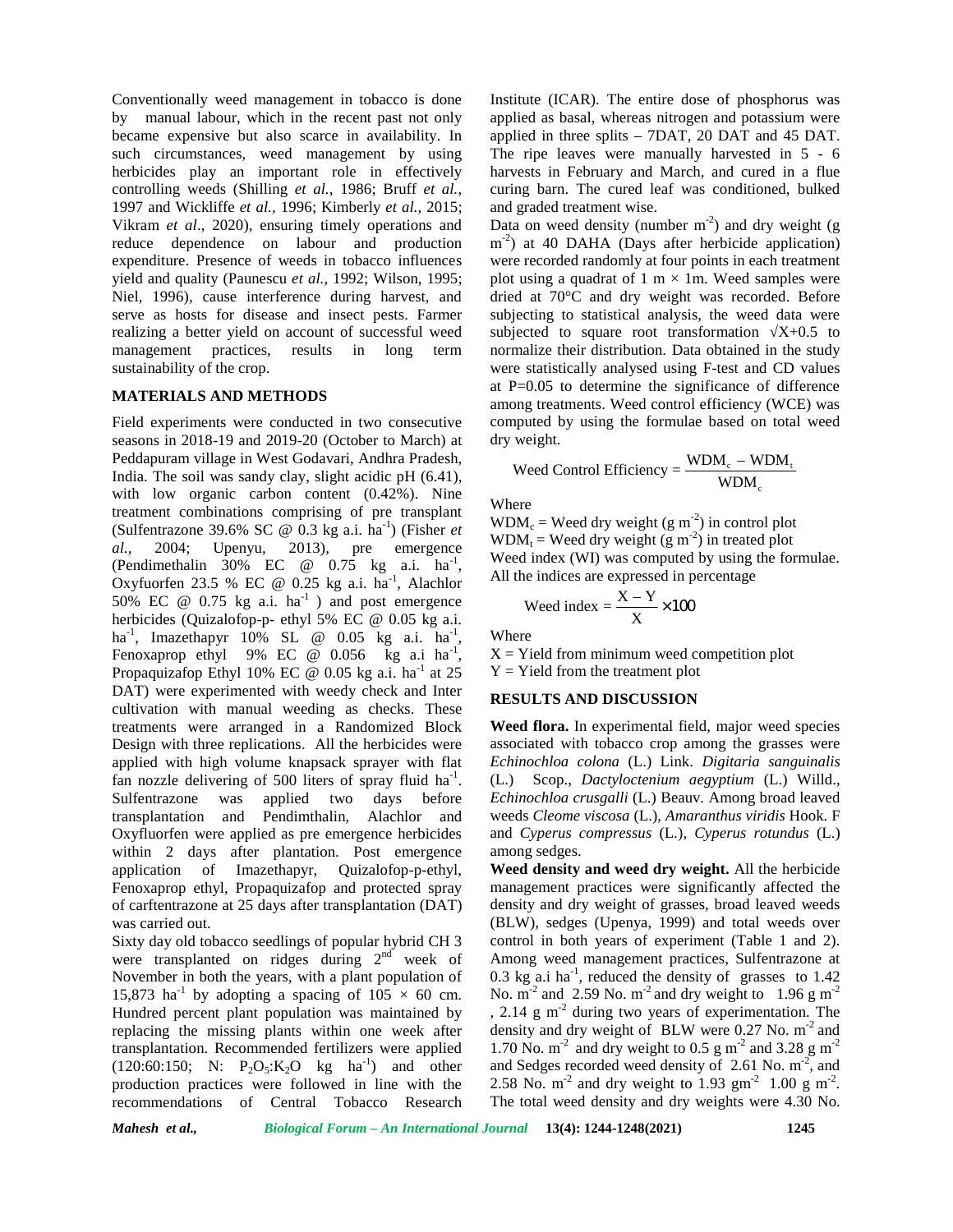$m<sup>-2</sup>$  and 6.87 g m<sup>-2</sup> and dry weight to 4.39 g m<sup>-2</sup> and trans  $6.42$  g m<sup>-2</sup> at 40 DAHA during both years of 2018-19 and 2019-20. These results are comparable to weed management practices such as 6 inter cultivations and 2 manual weeding. Among the three types of weeds, grasses were the dominant flora followed by sedges and both of them were effectively controlled by pre

transplant application of Sulfentrazone ( William *et al.,* 2013; Kimberly *et al.*, 2015) at 0.3 kg a.i ha<sup>-1</sup> and provided season long weed free environment. Contrarily, higher density and dry weight of weeds were observed in weedy check plot due to inadequate control of weeds.

**Table 1: Effect of weed management practices on density of weeds (No. m-2) in FC Tobacco at 40 DAHA during Rabi 2018-19 and 2019-20.**

| <b>Treatments</b> |                                                                                    | 2018-19        |            |               |              | 2019-20        |            |               |              |  |
|-------------------|------------------------------------------------------------------------------------|----------------|------------|---------------|--------------|----------------|------------|---------------|--------------|--|
|                   |                                                                                    | <b>Grasses</b> | <b>BLW</b> | <b>Sedges</b> | <b>Total</b> | <b>Grasses</b> | <b>BLW</b> | <b>Sedges</b> | <b>Total</b> |  |
| $T_1$ :           | PRTR (pre transplant) Sulfentrazone 39.6% SC $\omega$ 0.3 kg a.i. ha <sup>-1</sup> | 1.39           | 0.88       | 1.76          | 2.19         | 1.76           | 1.48       | 1.75          | 2.71         |  |
|                   |                                                                                    | (1.42)         | (0.27)     | (2.61)        | (4.3)        | (2.59)         | (1.70)     | (2.58)        | (6.87)       |  |
| $T_2$ :           | PE Pendimethalin 30% EC @ 0.75 kg a.i. ha <sup>-1</sup>                            | 4.18           | 2.00       | 7.79          | 9.00         | 4.11           | 1.80       | 7.40          | 8.59         |  |
|                   |                                                                                    | (16.98)        | (3.50)     | (60.11)       | (80.59)      | (16.38)        | (2.73)     | (54.24)       | (73.35)      |  |
| $T_{3}$ :         | PE Oxyfuorfen 23.5 % EC @ $0.25$ kg a.i. ha <sup>-1</sup>                          | 3.78           | 1.00       | 7.28          | 8.21         | 3.63           | 1.77       | 7.23          | 8.22         |  |
|                   |                                                                                    | (13.8)         | (0.50)     | (52.55)       | (66.85)      | (12.65)        | (2.62)     | (51.78)       | (67.05)      |  |
| $T_4$ :           | PE Alachlor 50% EC @ 0.75 kg a.i. ha <sup>-1</sup>                                 | 3.23           | 0.71       | 7.52          | 8.15         | 3.01           | 1.47       | 7.43          | 8.09         |  |
|                   |                                                                                    | (9.93)         | (0.00)     | (55.99)       | (65.91)      | (8.54)         | (1.67)     | (54.70)       | (64.91)      |  |
| $T5$ :            | POE Quizalofop-p- ethyl 5% EC @ 0.05 kg a.i. ha <sup>-1</sup> at 25 DAT            | 1.10           | 5.02       | 8.85          | 10.19        | 2.40           | 4.89       | 9.09          | 10.55        |  |
|                   |                                                                                    | (0.7)          | (24.67)    | (77.89)       | (103.26)     | (5.27)         | (23.37)    | (82.21)       | (110.86)     |  |
| $T_6$ :           | POE Imazethapyr 10% SL @ 0.05 kg a.i ha <sup>-1</sup> at 25 DAT                    | 4.36           | 0.71       | 4.08          | 5.93         | 4.43           | 1.15       | 4.12          | 6.08         |  |
|                   |                                                                                    | (18.5)         | (0.00)     | (16.17)       | (34.68)      | (19.13)        | (0.81)     | (16.49)       | (36.44)      |  |
| $T7$ :            | POE Fenoxaprop ethyl 9% EC @ 0.056 kg a.i. ha <sup>-1</sup> at 25 DAT              | 3.15           | 3.17       | 8.44          | 9.50         | 4.11           | 4.39       | 8.04          | 9.99         |  |
|                   |                                                                                    | (9.45)         | (9.56)     | (70.72)       | (89.72)      | (16.39)        | (18.79)    | (64.22)       | (99.39)      |  |
| $T_8$ :           | POE Propaquizafop Ethyl 10% EC @ 0.05 kg a.i. ha <sup>-1</sup> at 25 DAT           | 1.35           | 4.76       | 10.28         | 11.37        | 2.04           | 4.66       | 10.52         | 11.64        |  |
|                   |                                                                                    | (1.33)         | (22.12)    | (105.24)      | (128.69)     | (3.66)         | (21.25)    | (110.19)      | (135.11)     |  |
| To:               | POE Carfentrazone ethyl 40 % DF @ 0.02 kg a.i. ha <sup>-1</sup> at 25 DAT          | 10.97          | 1.52       | 5.83          | 12.47        | 11.56          | 1.46       | 5.51          | 12.85        |  |
|                   |                                                                                    | (119.81)       | (1.82)     | (33.43)       | (155.07)     | (133.03)       | (1.63)     | (29.88)       | (164.54)     |  |
| $T_{10}$ :        | Farmers Practice (6 intercultivations & 2 Manual Weeding)                          | 2.25           | 0.71       | 1.60          | 2.67         | 3.12           | 0.71       | 2.07          | 3.67         |  |
|                   |                                                                                    | (4.57)         | (0.00)     | (2.07)        | (6.63)       | (9.22)         | (0.00)     | (3.78)        | (12.99)      |  |
| $T_{11}$ :        |                                                                                    | 11.77          | 4.96       | 9.09          | 15.64        | 11.98          | 3.34       | 9.37          | 15.54        |  |
|                   | Control (Weedy Check)                                                              |                | (24.13)    | (82.14)       | (244.26)     | (143.05)       | (10.64)    | (87.30)       | (240.99)     |  |
|                   | SEd                                                                                |                | 0.61       | 1.35          | 1.87         | 1.23           | 0.67       | 1.16          | 1.78         |  |
| $CD(P=0.05)$      |                                                                                    | 2.24           | 1.27       | 2.81          | 3.91         | 2.57           | 1.39       | 2.43          | 3.7          |  |

Figure in parenthesis are original values, which were transformed  $X+0.5$  and statistically analysed.

# **Table 2: Effect of weed management practices on weed dry weight (g m-2) in FC Tobacco at 40 DAHA during Rabi 2018-19 and 2019-20.**

|                  |                                                                             | 2018-19  |            |               |              | 2019-20        |            |               |          |  |
|------------------|-----------------------------------------------------------------------------|----------|------------|---------------|--------------|----------------|------------|---------------|----------|--|
|                  | <b>Treatments</b>                                                           |          | <b>BLW</b> | <b>Sedges</b> | <b>Total</b> | <b>Grasses</b> | <b>BLW</b> | <b>Sedges</b> | Total    |  |
| $T_1$ :          | PRTR (pre transplant) Sulfentrazone 39.6% SC @ 0.3 kg a.i. ha <sup>-1</sup> | 1.57     | 1.00       | 1.56          | 2.21         | 1.63           | 1.94       | 1.22          | 2.63     |  |
|                  |                                                                             | (1.96)   | (0.50)     | (1.93)        | (4.39)       | (2.14)         | (3.28)     | (1.00)        | (6.42)   |  |
| $T2$ :           | PE Pendimethalin 30% EC @ 0.75 kg a.i. ha <sup>-1</sup>                     | 4.92     | 2.66       | 6.55          | 8.55         | 3.75           | 2.46       | 4.50          | 6.27     |  |
|                  |                                                                             | (23.70)  | (6.55)     | (42.40)       | (72.65)      | (13.55)        | (5.56)     | (19.72)       | (38.83)  |  |
| $T_3$ :          | PE Oxyfuorfen 23.5 % EC @ $0.25$ kg a.i. ha <sup>-1</sup>                   | 4.43     | 1.19       | 6.12          | 7.58         | 3.32           | 2.36       | 4.40          | 5.91     |  |
|                  |                                                                             | (19.09)  | (0.93)     | (36.95)       | (56.96)      | (10.51)        | (5.05)     | (18.82)       | (34.38)  |  |
| $T_4$ :          | PE Alachlor 50% EC @ 0.75 kg a.i. ha <sup>-1</sup>                          | 3.78     | 0.71       | 6.24          | 7.26         | 2.76           | 1.88       | 4.47          | 5.49     |  |
|                  |                                                                             | (13.77)  | (0.00)     | (38.43)       | (52.20)      | (7.11)         | (3.04)     | (19.50)       | (29.65)  |  |
| $T_{5}$ :        | POE Quizalofop-p- ethyl 5% EC @ 0.05 kg a.i. ha <sup>-1</sup> at 25 DAT     | 1.17     | 7.01       | 7.4           | 10.22        | 2.22           | 6.94       | 5.50          | 9.08     |  |
|                  |                                                                             | (0.87)   | (48.67)    | (54.33)       | (103.88)     | (4.43)         | (47.71)    | (29.75)       | (81.89)  |  |
| $T_6$ :          | POE Imazethapyr 10% SL @ 0.05 kg a.i. ha <sup>-1</sup> at 25 DAT            | 5.15     | 0.71       | 3.41          | 6.14         | 4.03           | 1.40       | 2.53          | 4.86     |  |
|                  |                                                                             | (26.05)  | (0.00)     | (11.15)       | (37.20)      | (15.75)        | (1.45)     | (5.92)        | (23.13)  |  |
| $T_7$ :          | POE Fenoxaprop ethyl 9% EC @ 0.056 kg a.i. ha <sup>-1</sup> at 25 DAT       | 3.74     | 4.41       | 7.02          | 9.04         | 3.73           | 6.25       | 4.85          | 8.69     |  |
|                  |                                                                             | (13.49)  | (18.92)    | (48.76)       | (81.16)      | (13.42)        | (38.55)    | (23.06)       | (75.03)  |  |
| $T_8$ :          | POE Propaquizafop Ethyl 10% EC @ 0.05 kg a.i. ha <sup>-1</sup> at 25 DAT    | 1.50     | 6.67       | 8.65          | 10.98        | 1.89           | 6.64       | 6.36          | 9.33     |  |
|                  |                                                                             | (1.76)   | (43.93)    | (74.35)       | (120.04)     | (3.07)         | (43.53)    | (39.94)       | (86.54)  |  |
| T <sub>o</sub> : | POE Carfentrazone ethyl 40 % DF @ 0.02 kg a.i. ha <sup>-1</sup> at 25 DAT   | 12.94    | 2.01       | 4.89          | 13.94        | 10.48          | 1.87       | 3.34          | 11.11    |  |
|                  |                                                                             | (166.88) | (3.55)     | (23.88)       | (193.81)     | (109.31)       | (2.98)     | (10.66)       | (122.96) |  |
| $T_{10}$ :       | Farmers Practice (6 intercultivations & 2 Manual Weeding)                   | 2.64     | 0.71       | 1.36          | 2.89         | 2.87           | 0.71       | 1.38          | 3.11     |  |
|                  |                                                                             | (6.49)   | (0.00)     | (1.35)        | (7.84)       | (7.75)         | (0.00)     | (1.41)        | (9.16)   |  |
| $T_{11}$ :       | Control (Weedy Check)                                                       | 13.90    | 6.98       | 7.59          | 17.28        | 10.85          | 4.73       | 5.63          | 13.07    |  |
|                  |                                                                             | (192.80) | (48.22)    | (57.11)       | (298.13)     | (117.21)       | (21.87)    | (31.23)       | (170.31) |  |
| SEd              |                                                                             | 1.27     | 0.86       | 1.15          | 1.92         | 1.1            | 1.02       | 0.71          | 1.61     |  |
| $CD(P=0.05)$     |                                                                             | 2.65     | 1.79       | 2.40          | 4.01         | 2.29           | 2.12       | 1.47          | 3.36     |  |

Figure in parenthesis are original values, which were transformed  $X+0.5$  and statistically analysed.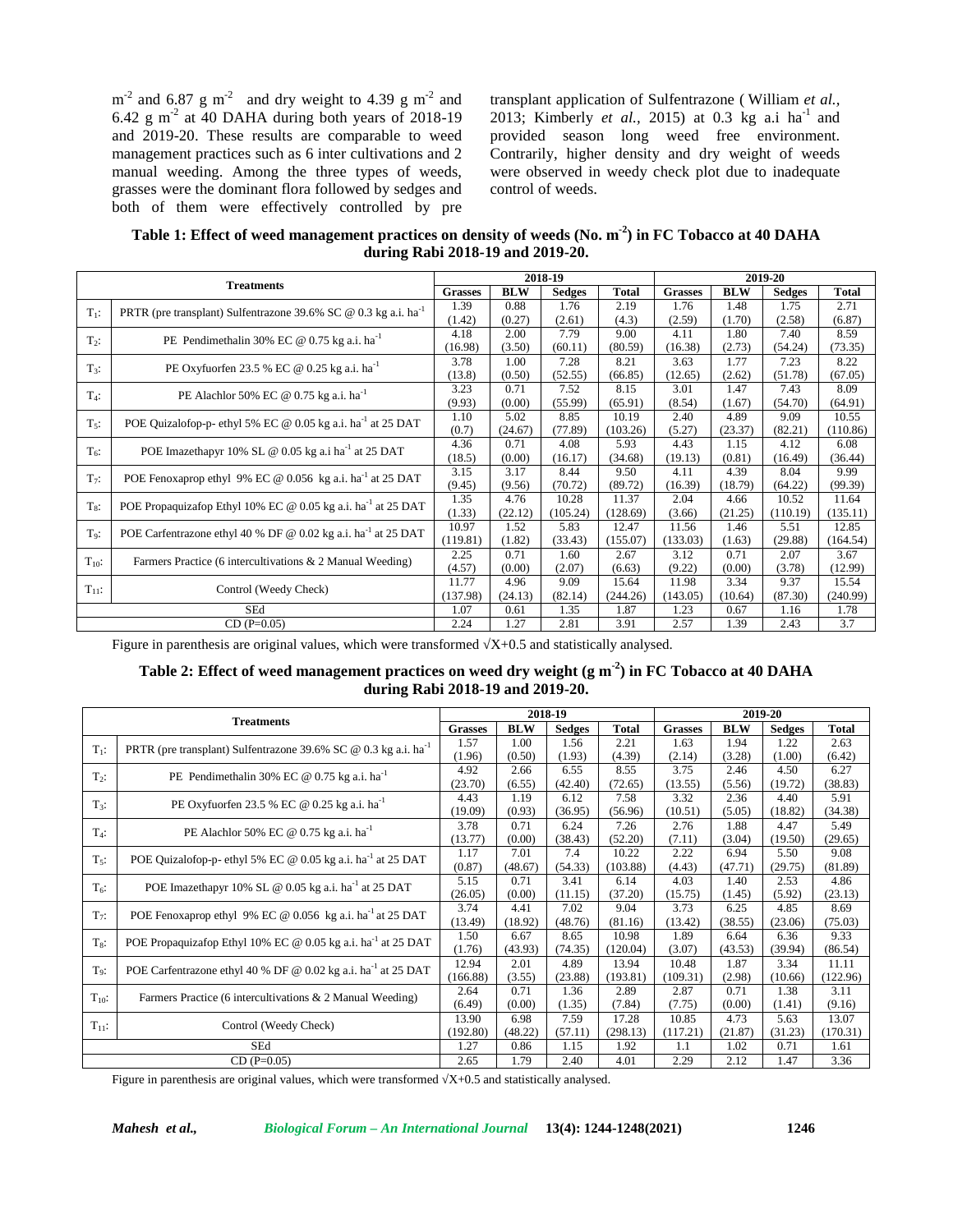In addition to Sulfentrazone, the Pendimethalin (Yousafzai *et al.,* 2006; Yousafzai *et al.,* 2007), Alacholor & Oxyfluorfen (Krishna Murthy *et al.,* 1991) were also effective in controlling grassy weeds and the same herbicides were ineffective in controlling BLW and Sedges during both years of experimentation. Among post emergence herbicides, Carfentrazone is effective in controlling BLW and unable to control grasses and sedges in both crop seasons. Sulfentrazone was effective in controlling sedges (Andhale and 2018), Kathmale, 2019; Fisher *et al.,* 2001; Mashezha *et al.,* 2013; Vikram *et al.,* 2020), grasses and BLW and comparable with six inter cultivations and two manual weeding. Similar trends were observed with weed density and weed dry weight during both years in the same treatment.

**Weed Control Efficiency.** Higher weed control efficiency (Table 3) at 40 days after herbicide

application was obtained with the application of Sulfentrazone (Mashayamombe *et al.,* 2013; Bailey *et* al., 2014 and Mehar and Samar, 2018) at 0.3 kg a.i ha<sup>-1</sup> and 6 inter cultivations and 2 manual weeding in both the crop seasons of 2018-19 and 2019-20. Among post emergence herbicides, Imazethapyr at  $0.05$  kg a.i. ha<sup>-1</sup> recorded higher weed control efficiency in both the years (89.7 and 85.4%) and having stunting effect. Application of Quizalofop-p-ethyl (Krishna *et al.,* Propaquizafop and Fenoxaprop ethyl Pendimethalin (Yousafzai *et al.,* 2006; Yousafzai *et al.,* 2007) effectively controlled grasses with higher weed control. Carfentrazone recorded lower values (Bailey and Pearce, 2014) (21.8% and 25.4%) of weed control among herbicide treatments. The experimental data suggests a positive correlation between yield and weed control efficiency.

**Table 3: Effect of weed management practices on Weed control efficiency (%) at 40 DAHA and weed index (%) in FC tobacco during Rabi 2018-19 and 2019-20.**

| <b>Treatments</b> |                                                                             | Weed Control Efficiency (%) |         | <b>Weed index</b> |         |
|-------------------|-----------------------------------------------------------------------------|-----------------------------|---------|-------------------|---------|
|                   |                                                                             | 2018-19                     | 2019-20 | 2018-19           | 2019-20 |
| $T_1$ :           | PRTR (pre transplant) Sulfentrazone 39.6% SC @ 0.3 kg a.i. ha <sup>-1</sup> | 98.8                        | 95.1    | 5.2               | 4.8     |
| $T_2$ :           | PE Pendimethalin 30% EC @ 0.75 kg a.i. ha <sup>-1</sup>                     | 87.3                        | 74.9    | 8.0               | 9.5     |
| $T_3$ :           | PE Oxyfuorfen 23.5 % EC @ 0.25 kg a.i. ha <sup>-1</sup>                     | 81.5                        | 76.4    | 10.1              | 8.0     |
| $T_4$ :           | PE Alachlor 50% EC @ 0.75 kg a.i. ha <sup>-1</sup>                          | 77.7                        | 79.0    | 15.8              | 10.7    |
| $T_5$ :           | POE Quizalofop-p-ethyl 5% EC @ 0.05 kg a.i. ha <sup>-1</sup> at 25 DAT      | 71.4                        | 50.2    | 21.0              | 17.0    |
| $T_6$ :           | POE Imazethapyr 10% SL @ 0.05 kg a.i. ha <sup>-1</sup> at 25 DAT            | 89.7                        | 85.4    | 41.6              | 36.1    |
| $T_7$ :           | POE Fenoxaprop ethyl 9% EC @ 0.056 kg a.i. ha <sup>-1</sup> at 25 DAT       | 80.5                        | 55.8    | 17.6              | 17.8    |
| $T_8$ :           | POE Propaquizafop Ethyl 10% EC @ 0.05 kg a.i. ha <sup>-1</sup> at 25 DAT    | 60.9                        | 48.3    | 22.6              | 19.6    |
| $T_9$ :           | POE Carfentrazone ethyl 40 % DF @ 0.02 kg a.i. ha <sup>-1</sup> at 25 DAT   | 21.8                        | 25.4    | 33.3              | 31.6    |
| $T_{10}$ :        | Farmers Practice (6 intercultivations & 2 Manual Weeding)                   | 95.8                        | 92.8    | 0.0               | 0.0     |
| $T_{11}$ :        | Control (Weedy Check)                                                       |                             |         | 42.9              | 42.9    |

**Weed index.** Higher values of Weed index (Table 3) were observed in Control (Unweeded) (42.9% and 42.8% in 2018-19 and 2019-20), respectively resulting in lower yield, which can be attributed to inadequate control on weed growth. Among herbicides, Sulfentrazone at  $0.3$  kg a.i. ha<sup>-1</sup> recorded lower values (5.2 % and 4.8%) of weed index, while Imazethapyr at  $0.05$  kg a.i.ha<sup>-1</sup> recorded higher values  $(41.6\%$  and 36.1%). The data on weed index shows a negatively correlation with crop yield.

## **CONCLUSION**

Studies from the current investigation indicates that pre transplant application of Sulfentrazone at 0.3 kg a.i. ha<sup>-1</sup> efficiently controls grasses, BLW and Sedges in FC tobacco and is comparable to the practice of six inter cultivations and two manual weeding. The experimental data also suggests that pre emergence application of herbicides were more effective than post emergence herbicides in FC tobacco in Northern Light Soils of Andhra Pradesh, India.

## **FUTURE SCOPE**

The investigation was taken up on Flue cured tobacco grown under irrigated conditions. Similar studies needs

to be taken up to establish the weed control practices under rained conditions and other types of tobacco.

**Acknowledgment.** The author gratefully acknowledges the administrative support of ITC Limited, Agribusiness Division - TSBU for carrying out this investigation.

**Conflict of Interest.** Authors have no competing interest and the formulations of various material used are available commercially in the market and used by growers cultivating Sugarcane and Soybean in different regions in India. These formulations are experimented for use on tobacco only to evaluate the effectiveness in controlling weeds, and enhance the knowledge base. The study is self-funded.

#### **REFERENCES**

- Andhale, A. U. and Kathmale, D. K. (2019). Bio-efficacy of promising herbicides alone and in combination against major weeds in soybean. *International of Journal of Chemical Studies, 7*(6): 2019-2023.
- Bailey, A., Tim L. and Bobby H. (2014). Comparison of herbicide systems for dark fire-cured tobacco. *Plant and Soil sciences research report, 3*(1): 1-10.
- Bailey, W. A. and Pearce, R. C. (2014). Evaluation of experimental herbicides for No- till dark tobacco. *Tobacco Science,* (4): 1-7.
- Bruff, A. S., Hancock H. G., Martin W. D. and Sims, B. D. (1997). Tobacco weed control with Sulfentrazone and